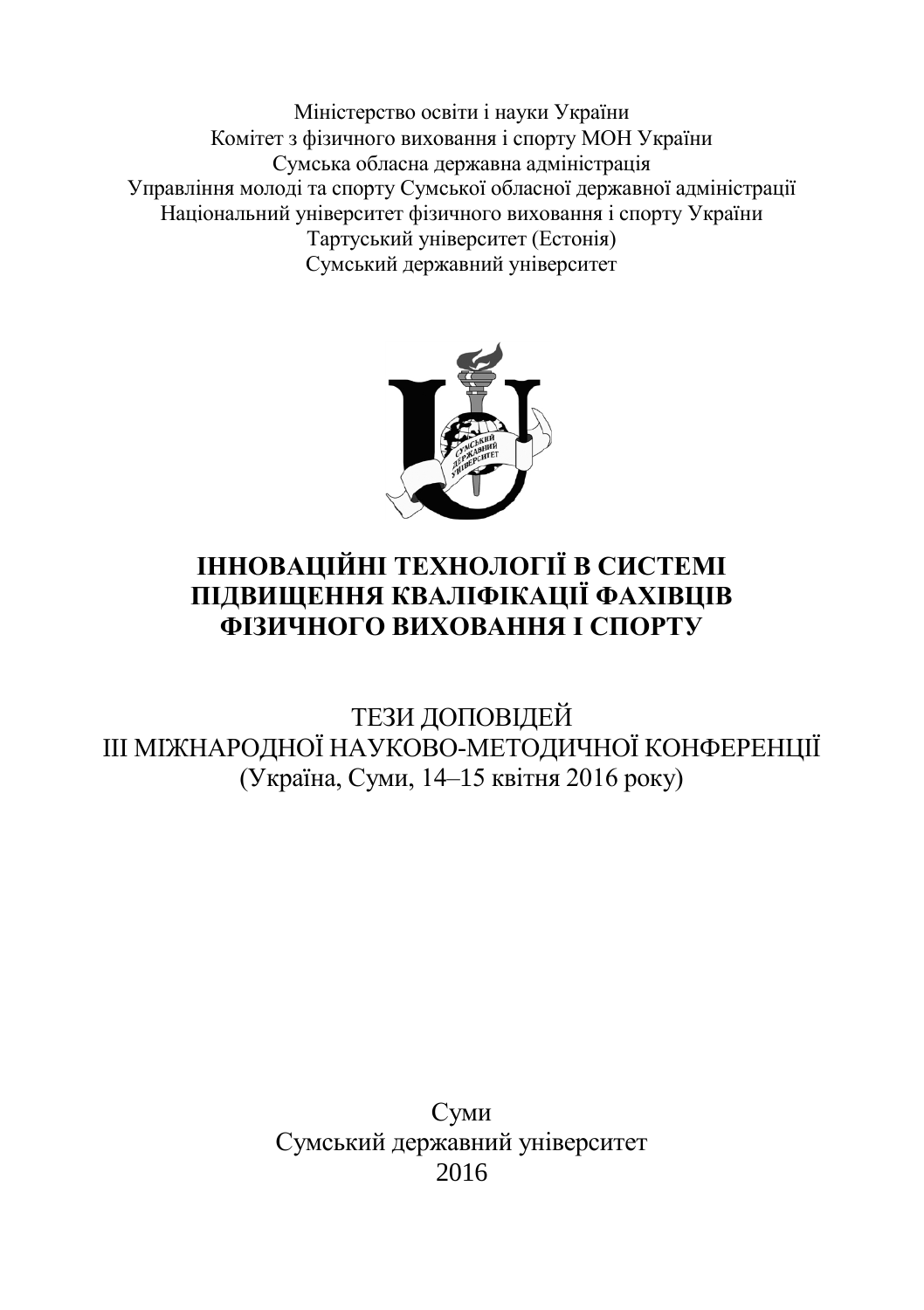## **STUDENTS' PHYSICAL TRAINING AT HIGHER-EDUCATION INSTITUTIONS**

Oparenko А. О., student, Berest О. О. academic, *Sumy State University opaalina@yandex.ru*

Physical training is an integral part of modern culture, a heritage of the whole people. It is not only a powerful means for physical and health improvement, but also a way to foster social, labor, and creative activity of citizens. Apart from exercises, sports, gymnastics, games and tourism, physical training comprises public and personal hygiene of labor, everyday life, natural-force use for cold resistance; a reasonable mode of work, rest and nutrition as well. Physical training and sports practiced regularly provide constant youth being independent of real passport age, optimistic aging without diseases, longevity and, finally, health.

Today among urgent issues one can vividly discern the problem of improving students' health which is mainly measured by physical development that gradually decreases because of unreasonable time arranging for study and rest and because of sedentary life .

Students' physical training at higher-education institutions is an integral component of education. The issue of students' training and their physical improvement are the most urgent since student age has quite favorable optimal resources and abilities to adopt training loads. The constant improvement of students' physical features leads irrevocably to enhanced demands for physical training. Within the branch of physical training one permanently searches for and develops corresponding means and methods of effective motion influence on human body.

While students attend the physical–training course at a highereducation institution, one foresees the following tasks to be completed:

to foster students' moral, volitional and physical features on a high level as well as to foster their readiness to highly productive labor;